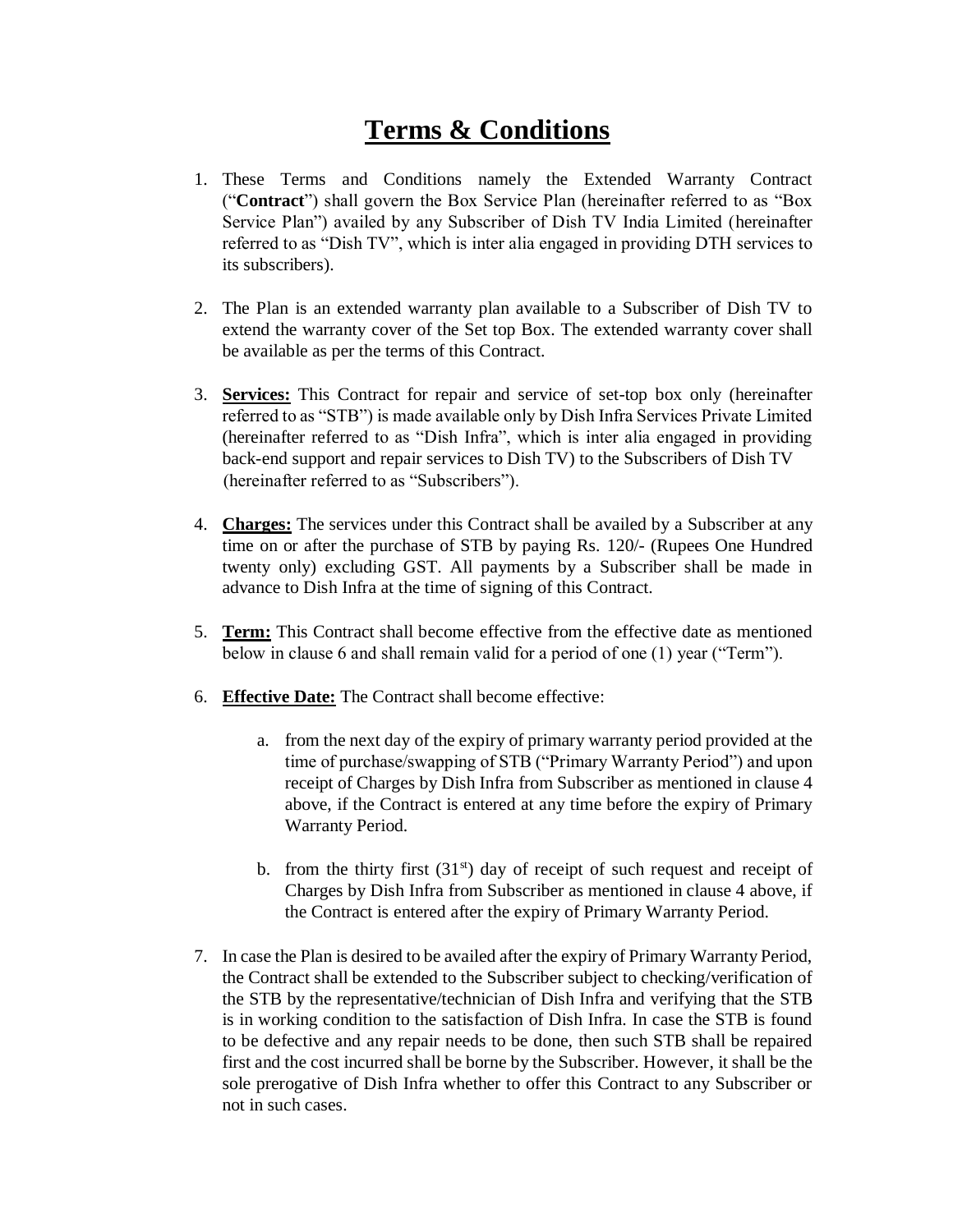- 8. **Obligations:** The Subscriber agrees and acknowledges that Dish Infra shall be only responsible for providing refurbished STB to Subscriber at free of cost basis if in case the STB of Subscriber under this Contract is found to be faulty/not working due to the reasons beyond the control of Subscriber. The Subscriber also agrees and acknowledges to pay such charges for technician visit as may be applicable as per the policies of Dish Infra, as amended from time to time, if in case the grievance of Subscriber is resolved by the technician without the need of replacement of its STB.
- 9. **Liability:** In no event shall Dish Infra be liable to the Subscriber under or in connection with this Contract for any direct, indirect, incidental, special, economic or consequential loss or damage, loss of revenue, profits, goodwill, bargain or opportunities or loss or corruption of data or loss of anticipated savings incurred or suffered by the Subscriber whether in an action in contract, tort (including without limitation negligence), statute or otherwise and whether or not Dish Infra was aware or should have been aware of the possibility of such loss or damage.

## 10. **Exclusion of Liability:**

- 10.1 Dish Infra shall be under no obligation to provide repair/ service under this Contract in case of improper use of the STB or any parts attached thereto and/or unauthorized alterations, modifications or substitutions of STB or any part thereof and/ or if Sr. No. of the STB is altered, defaced or removed and/or if any damage has been caused to the STB or any parts thereof due to water, abnormal voltage fluctuation, rat bite, nuisance caused by any animal including monkeys, pets etc., neglect, Acts of God like flood, lightening, earthquake etc. or causes other than ordinary use.
- 10.2 The Subscriber agrees and acknowledges that Dish Infra shall not be held responsible for any loss arising out of any breakdown of STB and in any delay in repairing the same.
- 10.3 The STB brought to the service center will remain at the service center at Subscriber's risk and Dish Infra shall not be held responsible for any damages caused due to the factors beyond the control of Dish Infra. The to and fro charges for the movement of the STB shall be borne by the Subscriber.
- 10.4 Dish Infra shall not be held liable for any damage caused to the STB or any parts thereof due to transportation / shifting.
- 11. **Renewal:** Acceptance / renewal of the Contract after its expiry shall be at the sole discretion of Dish Infra.
- 12. **Coverage & Exclusions:** This Contract shall cover and exclude the following respectively: